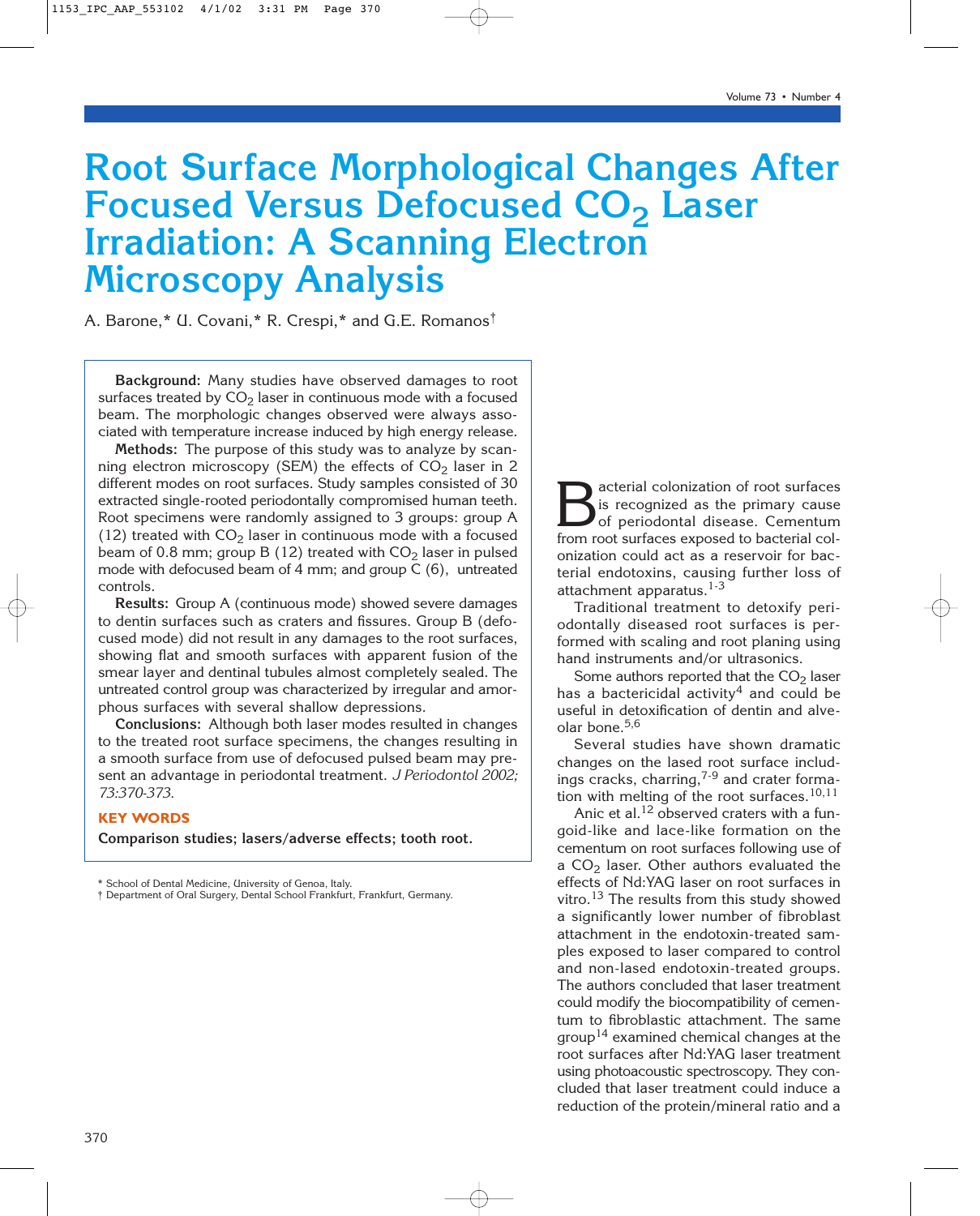contamination of root surfaces with protein by-products which may inhibit fibroblast adhesion. The changes in the root surface after Nd:YAG laser irradiation may be extensive and dependent on the power setting.<sup>15</sup>

Laser treatment might cause thermal side effects with morphologic and chemical modifications of dental hard tissues. Shariati et al. $16$  have studied the effects of  $CO<sub>2</sub>$  laser on root surfaces in continuous mode with a beam size of 1 mm. This laser treatment, using different power energies and exposure times, induced charred craters and an apparent melting of dentin. The increase in power setting and exposure time resulted in an increase in the width and depth of damages to dental hard tissues.

Most of the studies reporting extensive changes to tooth structure used the  $CO<sub>2</sub>$  laser in continuous focused mode. The use of pulsed laser may induce less thermal damages to root surfaces, because the tissue cools down between the pulses. The spot size seems to influence the power density. The larger the spot, the greater the power required to maintain the same power density.

The purpose of the present study was to observe and compare in vitro 2 types of laser treatment, continuous focused mode and pulsed defocused mode, on dental hard tissues using scanning electron microscopy (SEM).

# **MATERIALS AND METHODS**

#### *Sample Collection and Preparation*

Thirty freshly-extracted single-rooted human teeth without crown or root fractures were used in this study. The teeth were periodontally compromised and selected based on the following criteria: 1) sites with probing depth (PD) >6 mm and attachment level (AL) >5 mm; 2) no visible root fractures or anatomical abnormalities of the root; 3) root surfaces carious free and not endodontically involved; and 4) absence of restorative materials.

Immediately after extraction, teeth were scaled with ultrasonic scaler<sup> $\dagger$ </sup> to remove soft tissues and plaque.

Thirty root specimens ( $5 \times 5.0$  mm and 3.0 mm thick) were cut longitudinally with a water cooled-low speed handpiece using a diamond bur. Each specimen was prepared from each root surface of one extracted tooth.

#### *Treatment Groups*

Specimens were randomly assigned to 1 of the 3 groups: group A (12) treated with a  $CO<sub>2</sub>$  laser<sup>§</sup> in a focused (0.8 mm spot size) continuous mode with 8.0 W power setting; group B (12) treated with the same laser in non-focused (4.0 mm spot size) pulsed mode with a frequency of 4.0 Hz and 2.0 W of power setting; and group C (6) untreated controls.



*Figure 1. Severe damages of root surface after CO2 laser exposure in continuous focused mode (original magnification, 500*×*).*

### *Scanning Electron Microscopy Analysis (SEM)*

Specimens were fixed with a 2% glutaraldehyde solution in phosphate buffered saline (PBS). Fixed specimens were then dehydrated in an ascending order of ethanol for 30 minutes. After dehydration in hexametyldisiloxane for 30 minutes, the fixed and dehydrated specimens were sputter coated before SEM examination. All specimens were then examined and photographed with SEM by 2 examiners blinded to treatment.

#### **RESULTS**

All root specimens treated in the continuous focused mode (group A) exhibited zones of heat cracking, fissuring, and pronounced roughness under SEM examination. The central area of the lased surfaces was characterized by melted mineral surface (Fig. 1) alternating with fissures and craters. This mode of treatment induced severe changes of the dentin layer and no remnants of bacterial cells were observed by SEM.

The surfaces of specimens treated by laser in pulsed non-focused mode (group B) showed areas without cementum with completely sealed dentinal tubules (Fig. 2). The dentin appeared as a melted layer (Fig. 3), showing a flat and smooth surface with an apparent fusion of the surface of the smear layer. This characteristic feature of the dentin layer gave the appearance of a "glazed dentin," the dentinal tubule orifices appeared almost completely plugged (Fig. 4). No remnants of bacterial cells were observed after the laser irradiation. In contrast, the untreated specimens (group C) were substantially different compared with lased specimens, exhibiting a relatively irregular and amor-

<sup>‡</sup> Piezon Master 400, EMS, Milan, Italy.

<sup>§</sup> Elan Co., Florence, Italy. Leo 420, Electron Microscopy, Frankfurt, Germany.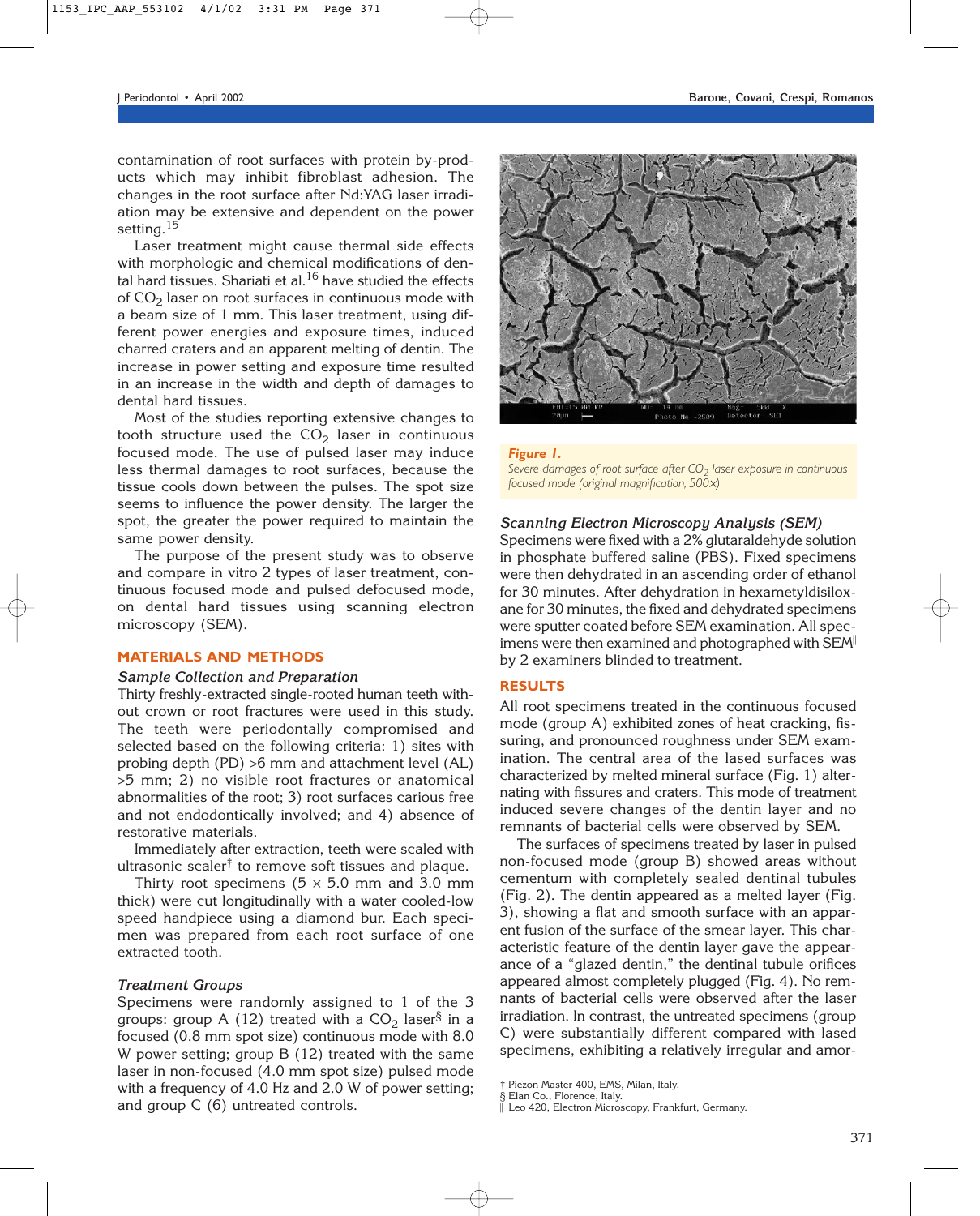

## *Figure 2.*

*Root surface exposed to CO2 laser in pulsed defocused mode showing melted root surface (original magnification, 120*×*).*



*Figure 4. Root surface treated by laser in pulsed defocused mode showing sealed dentinal tubules (original magnification, 4000*×*).*

phous surfaces characterized by several shallow depressions. Such areas showed isolated islands of microbial plaque deposits composed of cocci and rods as well as a small number of collagen fibrils.

## **DISCUSSION**

Several authors have reported observing severe damages to dentin surfaces after Nd:YAG and  $CO<sub>2</sub>$  laser exposure. Tseng and Liew<sup>17</sup> in an in vitro study noted heat penetration and damage on cementum and dentin surfaces after laser treatment. Morlock et al.<sup>10</sup> used a Nd:YAG laser on root surfaces followed by root planing and observed characteristic morphologic changes such as charring, carbonization, fissures, and craters.



*Figure 3. Root surface treated by laser in pulsed defocused mode. Melt-down smooth surface is observed (original magnification, 400*×*).*

These morphologic changes to the root surface after the Nd:YAG laser irradiation may be dependent on the power setting used and not on the laser application.<sup>15</sup> Furthermore, Nd:YAG laser irradiation may have a negative effect on fibroblast attachment on the root surface.10,13,18

Shariati et al.<sup>16</sup> studied the effects of a  $CO<sub>2</sub>$  laser at 2 power levels and 6 exposure times on root dentin. The observations showed surface cratering and fissures followed, at a deeper layer, by melting of the dentin and partial sealing of the tubules. The authors noted that with the increase of the exposure time the craters quickly expand causing severe changes of the tooth structures.

As with the results of the above studies, SEM analysis from our study revealed that the continuous laser mode with a focused beam caused severe changes to the dentin surfaces such as cracks, fissures, and pronounced roughness. In contrast, the pulsed laser mode with a defocused beam did not induce any extensive modifications to root surfaces. The surface of experimental specimens which received  $CO<sub>2</sub>$  laser irradiation in defocused pulsed mode showed an almost completely melted dentin layer. The scattering of the root surface in the pulsed mode is more homogeneous without deep craters or melting due to thermal damage, which has been observed after use of the continuous mode with the focused beam. SEM observations revealed an absence of residual bacterial cells on all laser irradiated specimens; specimens that did not receive laser treatment showed some residual bacterial cells probably because of insufficient initial mechanical instrumentation with the ultrasonic scaler. These findings were in agreement with results from other studies.<sup>19,20</sup> Misra et al.<sup>21</sup> observed that  $CO<sub>2</sub>$  laser irradiation at low power